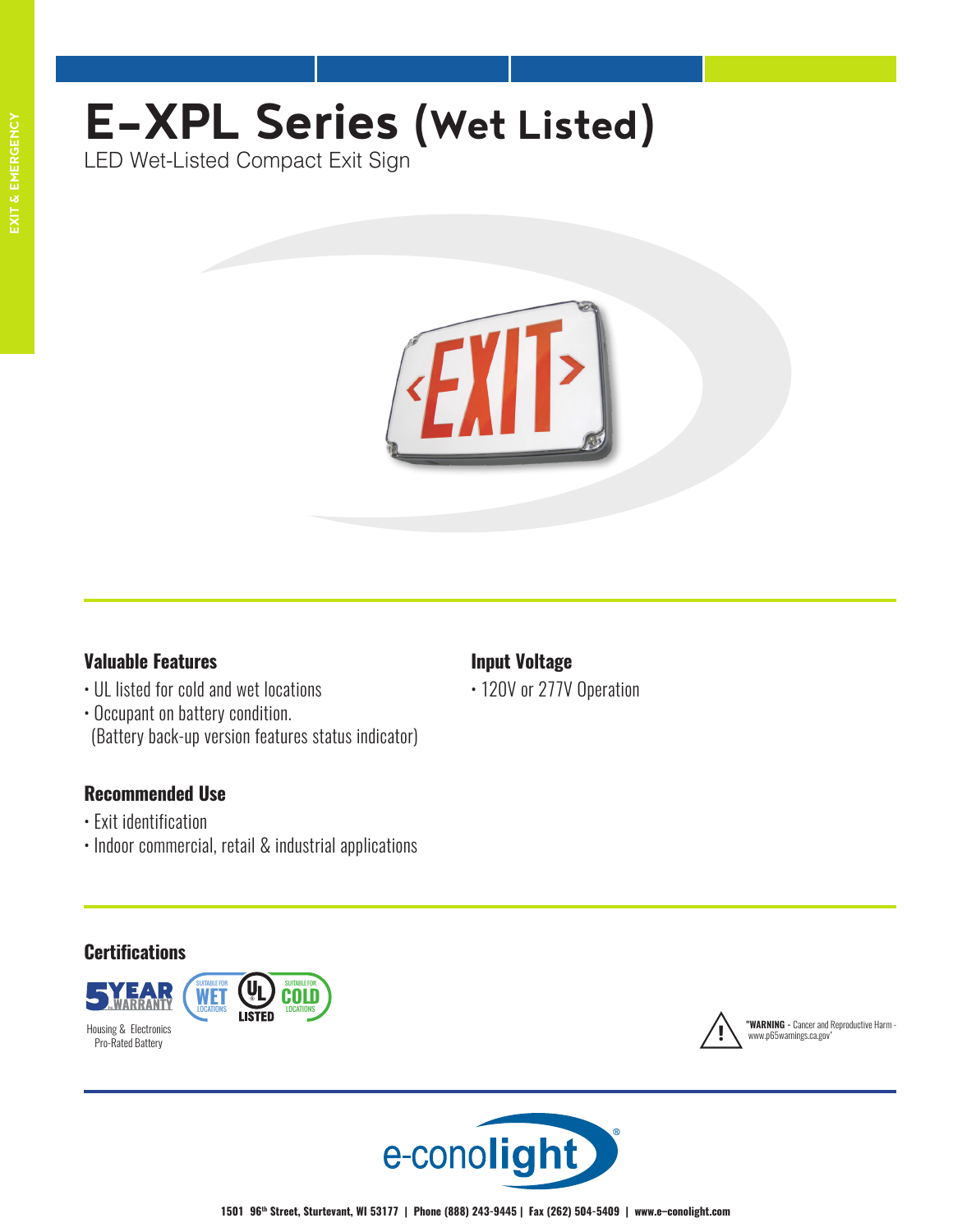## **E-XPL Series (Wet Listed)**



#### Series Overview

| <b>DIMENSIONS</b>                                                                                                      | <b>PRODUCT</b><br><b>WEIGHT</b> | <b>MOUNTING</b><br><b>HEIGHT</b> | <b>SPACING</b> |
|------------------------------------------------------------------------------------------------------------------------|---------------------------------|----------------------------------|----------------|
| $2-1/2$ " D X 12-1/2" W X 8-1/2" H<br>4-3/8" <b>D</b> $\times$ 5-1/2" <b>W</b> $\times$ 3/4" <b>H</b> (Mounting Plate) | $3.4$ lbs.                      | See local code                   | $-$            |

#### Fixture Specifications

| <b>FEATURES</b>       | Single or Double Face   Battery Backup or AC Only   6" Red Letters<br>Battery back-up includes bi-color LED Indicator light alerting occupants of battery status (green - normal, red - check battery)                                |
|-----------------------|---------------------------------------------------------------------------------------------------------------------------------------------------------------------------------------------------------------------------------------|
| <b>HOUSING</b>        | Flame retardant, polycarbonate housing<br>Impact-resistant clear polycarbonate lens<br>Snap-out direction indicators<br>Sealed & gasketed                                                                                             |
| <b>MOUNTING</b>       | Mounting plate included for top or side mount   Universal knockout pattern on back plate for installation over most standard junction boxes<br>Top and side knockouts for conduit feed                                                |
| <b>INCLUDES</b>       | Sealed, 4.8V nickel cadmium battery backup (Minimum 90 minute charging illumination) (E-XPL1RBCWW & E-XPL2RBCWW)<br>Charge/Power on LED Light indicator (Battery recharges within 24 hours via initial solid state, two rate charger) |
| <b>CERTIFICATIONS</b> | Meets UL924, NFPA 101 Life Safety Code, NEC & OSHA codes                                                                                                                                                                              |

#### Electrical Performance

| <b>OPERATING</b><br><b>RANGE</b> | <b>LIFESPAN</b><br>$L_{10}$ AT 25°C (77°F) | <b>POWER</b><br><b>FACTOR</b> | <b>TOTAL HARMONIC</b><br><b>DISTORTION</b> | <b>DIMMABLE</b> |
|----------------------------------|--------------------------------------------|-------------------------------|--------------------------------------------|-----------------|
| -20°C - 50°C                     |                                            |                               |                                            | No              |
| <b>INPUT VOLTAGE</b>             | <b>120V</b>                                | <b>208V</b>                   | <b>240V</b>                                | <b>277V</b>     |
| <b>Current Draw (Amps)</b>       | N.N23A                                     |                               |                                            | በ በ1በል          |

#### Warranty & Certifications

Revision Date: 08/31/20

| <b>WARRANTY</b>                        | <b>UL LISTED</b> |
|----------------------------------------|------------------|
| 5-Year Limited (Housing & Electronics) | Wet Locations    |
| 5-Year Pro-Rated (Batteries)           | Cold Locations   |

Due to continuous product improvement, information in this document is subject to change. The UL logo is a registered trademark of UL LLC.